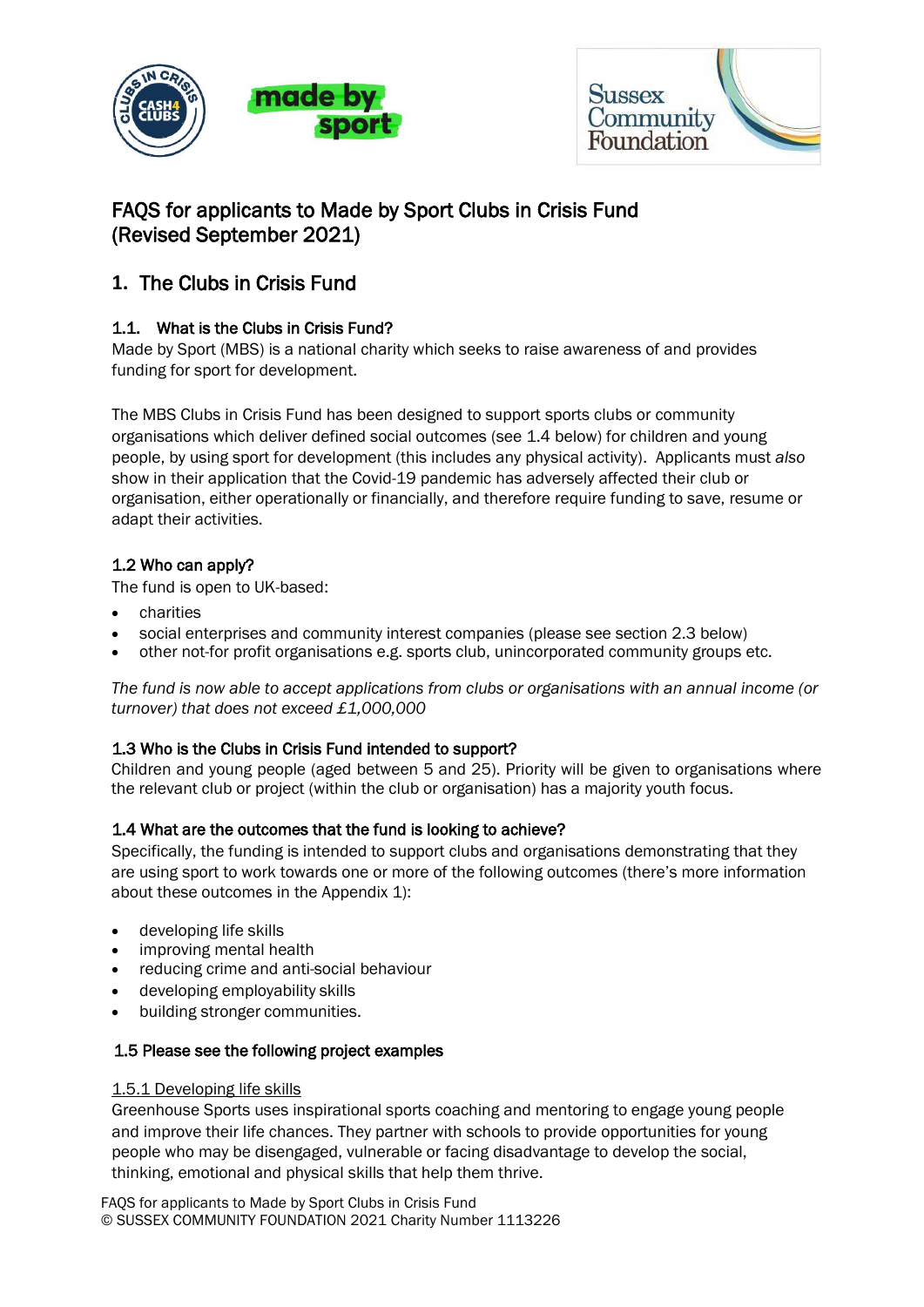



### 1.5.2 Improving mental health

Westport is a charity in the West of England which runs various projects using sport to improve mental health. Bristol Active Life Project works in partnership with people who experience Severe and Enduring Mental illness (SMI) by enabling them to improve their own health and wellbeing through taking part in sport and exercise opportunities in the local community.

### 1.5.3 Reducing crime and anti-social behaviour – TSA Projects

TSA Projects, based in Birmingham, deliver programmes in partnership with charities to engage with hard-to-reach young people. They provide a positive space for young people to communicate safely about potentially dangerous situations, and encourage a range of activities, including sport-based programmes, to support their personal development, safety, confidence to ensure they stay away from criminal activity.

### 1.5.4 Developing employability skills - The Blair Project

A karting project in Manchester that develops employability opportunities and Science, Technology, Engineering and Maths skills for young people aged 15-18 by designing and 3D printing karts they then race.

### 1.5.5 Building stronger communities - Boots & Beards

A Glasgow-based organisation that started life aiming to get young people off their screens and exercising through hiking. Now the project focuses on bringing together people from all parts of the BME community to go on likeminded adventures, exploring and promoting Scotland's natural landscape.

### 1.6 How much can I apply for?

 $\Box$ 

You may apply for a grant of up to £2,021

### 1.7 What is the duration of any grant awarded?

Grants will last for up to 12 months from date of award

### 1.8 What can the funding be used for?

Funding is unrestricted and therefore may be used for core costs (or running costs), as well as for programme or capital expenditure. This fund may be used towards match-funding, if you wish.

Normally, MBS funding may not be used for either debt repayment or for costs incurred before the funding was agreed (that is to say, retrospectively). However, Sussex Community Foundation will consider and assess any applications for such costs, in light of the Covid pandemic, provided the need to cover these costs meets the aims of the Fund.

## **2.** The application process

### 2.1 When can I apply?

We are now open for applications to the Made By Sport Clubs in Crisis Fund. It will close for applications at 17:00 on Friday 29<sup>th</sup> October. We expect to announce decisions on applications towards the end of November 2021.

### 2.2 How do I apply?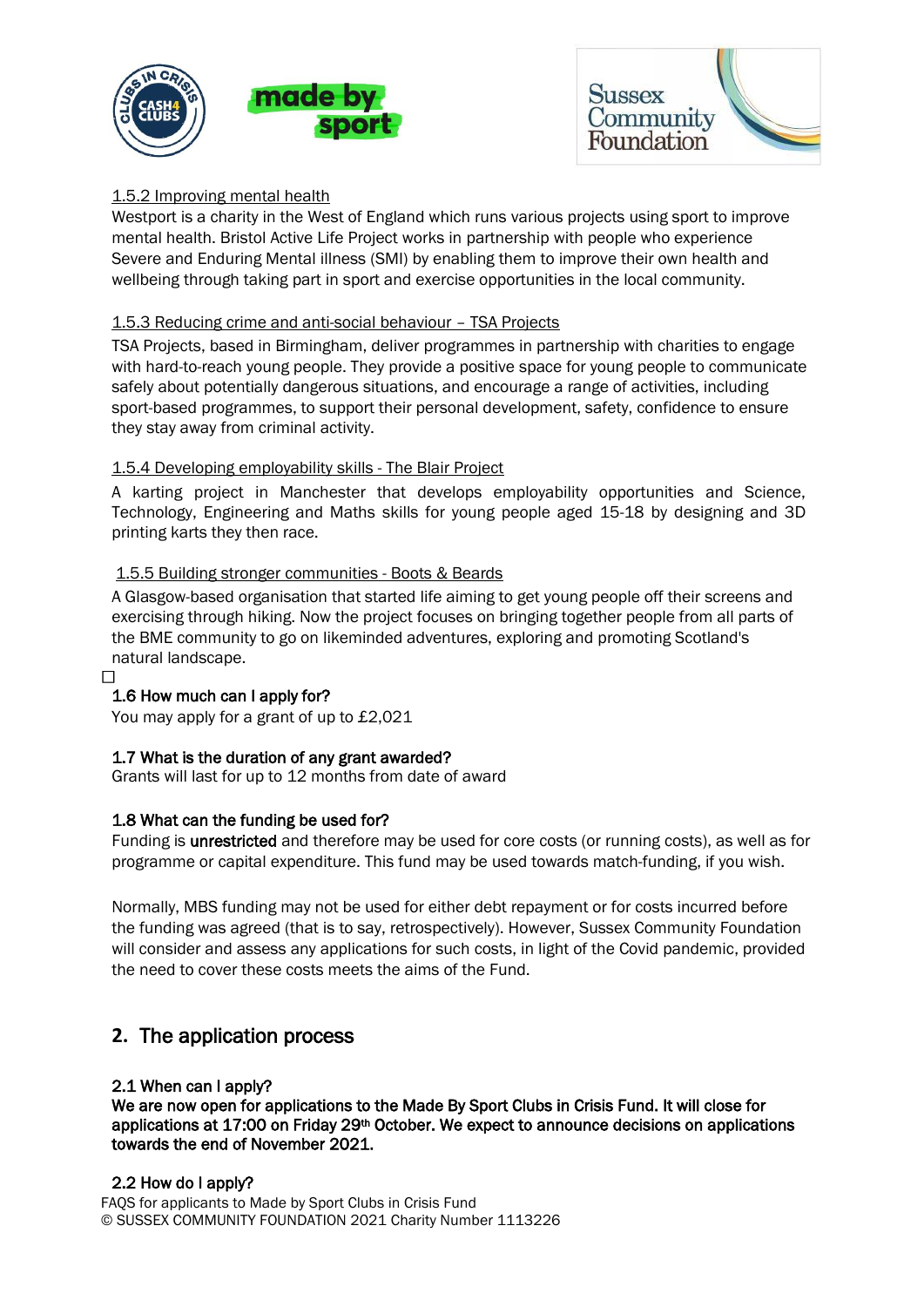





There is an online application for this fund which you can access *[here](https://ukcf.secure.force.com/forms/Sussex/MadeBySports)*.

### 2.3 What supporting documents will I need to submit with my application?

Please ensure that you provide copies of the following, at the same time as your application form. We will not be able to take your application forward without them.

- o Your constitution or set of governing rules (with a minimum of three trustees/committee members)
- o Your latest audited accounts or records of expenditure
- $\circ$  A recent bank statement, giving clear details of your organisation's bank account, sort code and address. There must be at least two named authorised signatories for the account
- o Any relevant policies (e.g. health and safety, children/young people at risk etc.) and a copy of your Equal Opportunities policy

We are able to accept applications from social enterprises, CICs and Companies Limited by Guarantee carrying out activities which are charitable. However, these organisations must have:

- Demonstrable public benefit and clear protection against private benefit
- A minimum of three unrelated directors, the majority of whom are not paid either as directors or for delivering the activities of the organisation (if some are related there must be at least three who are not)
- A majority of non-executive directors approving the salaries and benefits of any paid directors, which should be reasonable and proportionate to the work they do and the financial position of the organisation
- An asset lock body (in the case of CICs) with objectives which are charitable and similar to the CIC Such organisations must confirm that they meet these conditions at the time of applying and, in any case, no later than the closing date.

#### 2.4 Are there any special monitoring or reporting requirements for this funding?

Yes, MBS is interested in the funding being used for two aspects and will ask you about these at the end of any grant awarded:

- as the funding is unrestricted, MBS would like to see it used as match funding to leverage other funds for your club or organisation.
- they'd also like to see how it can be used to ensure the sustainability of your club or organisation.

MBS is keen to ensure that any reporting is proportionate and reasonable but wishes to collect some qualitative and quantitative data. MBS will collect quantitative data via a survey that Sussex Community Foundation will share with grantees. In order that MBS can gather qualitative information, Sussex Community Foundation may be asked to signpost and grant MBS access to clubs and organisations.

#### 2.5 What if I have further queries about the MBS Fund?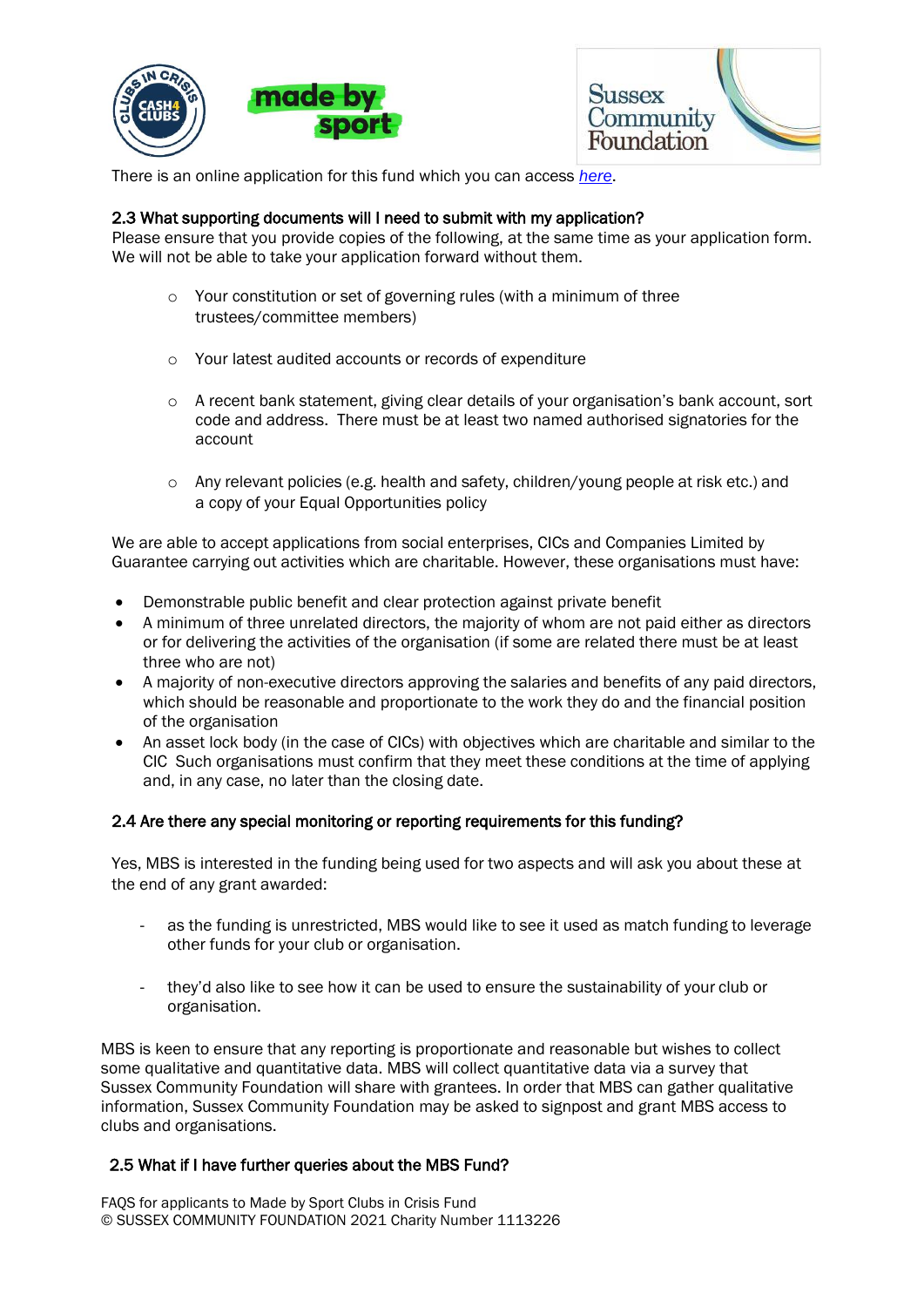



 Please contact the Grants Team at Sussex Community Foundation on 01273 409440, or email [grants@sussexgiving.org.uk](mailto:grants@sussexgiving.org.uk)

# Appendix 1 -

### What is the difference between sport for development and community sport?

Sport for development is defined as '…the intentional use of sport to achieve other social outcomes' and is a powerful tool to help young people deal with these issues. Operating mainly in disadvantaged communities, these organisations often work collaboratively with other partners to meet local need and may offer cross-sector activities.

Community sport focuses on developing and widening opportunities to participate, traditionally within voluntary sports clubs and organisations overseen by governing bodies. Community sports clubs and organisations deliver better mental health, less crime and antisocial behaviour, pathways to employment, life-skills and community cohesion.

### Can you provide some details around the five outcomes on which funding decisions will be assessed?

Yes, the MBS fund will only fund sport for development projects and organisations which work towards one or more of those outcomes:

### Developing life skills

The fund will support projects and organisations which develop the 'soft' skills that will ultimately improve the life chances of young people, specifically projects which work towards any of the six key areas of life skills development identified by the World Health Organisation:

- 1) communication and interpersonal skills
- 2) decision-making and problem solving
- 3) creative thinking and critical thinking
- 4) self-awareness and empathy
- 5) assertiveness and self-control
- 6) resilience

### Improving mental health.

The fund will support projects and organisations which promote positive mental health through physical activity, which:

- achieve increased confidence and resilience
- encourage positive social interaction
- specifically address mental health issues such as depression, anxiety or ADHD
- focus on general wellbeing and wellness

### Reducing crime and anti-social behaviour

The fund will support projects and organisations which reduce crime and anti-social behaviour, either through providing diversionary activities at key times, or through modifying and promoting positive behaviour.

### Developing employability skills

The fund will support projects and organisations which either develop employability skills or those which provide actual pathways to employment.

To differentiate projects working towards this outcome from projects working towards the